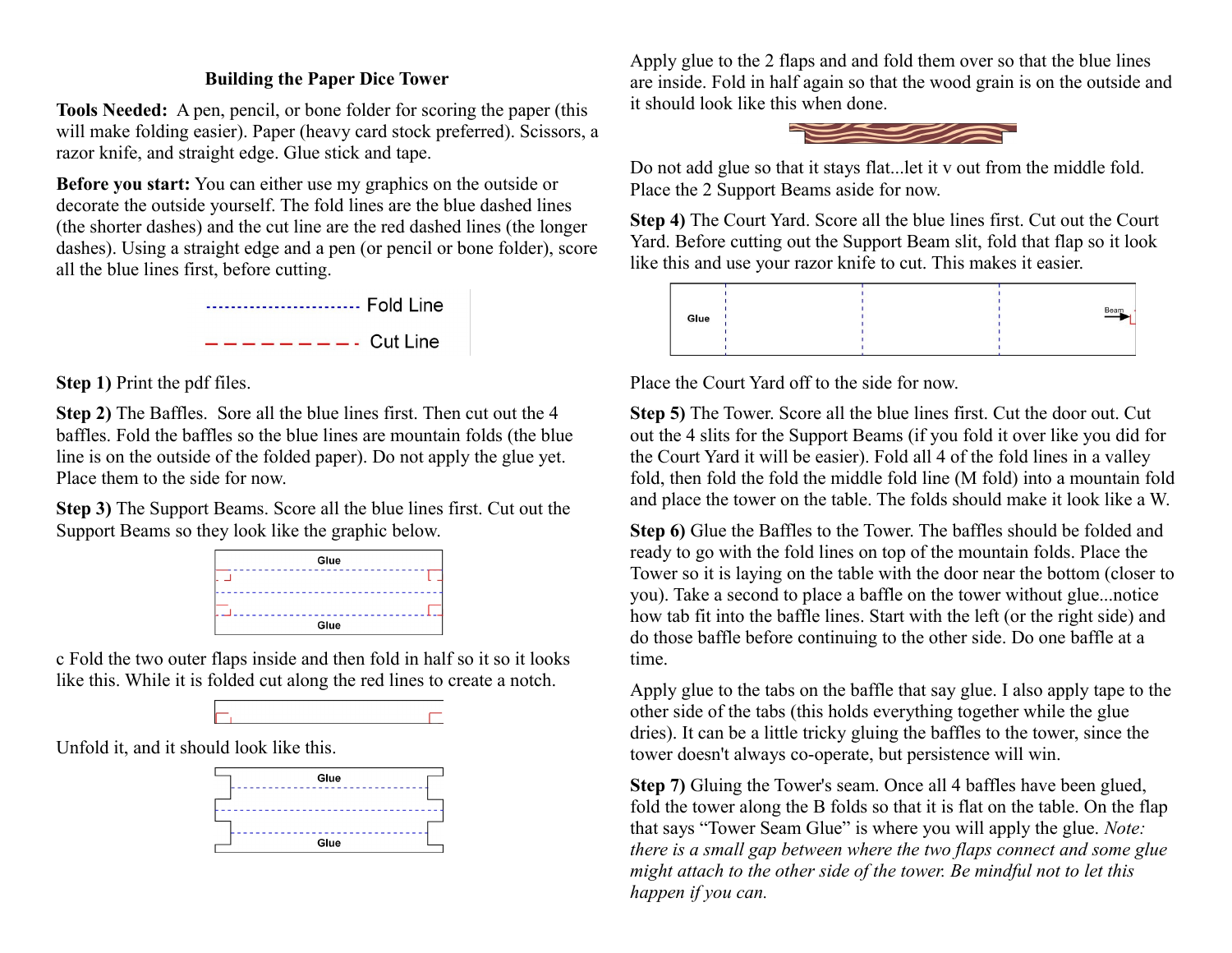After gluing the seams press the tower flat with a little pressure and then let it sit for a few minutes while the glue sets.

**Step 8)** Attaching the Court Yard. Place the tower flat on the table with the door to the bottom left. Note the fold in the tower where the beam slit is. Add glue the tab on the courtyard near the beam slit and place it so the fold on the courtyard and the fold on the tower align. The courtyard should also align with the bottom of the tower.

Apply glue to the other tab on the courtyard and glue it to the wall to the left of the door, so that the fold in the courtyard lines up with the edge of the door.

**Step 9)** Completed. Your Paper Dice Tower is now complete. Give some time for the glue to set and then you can try it out.

## **Using the Paper Tower**

Pop open the paper tower by pushing on the two corners (figure 1) about midway up the tower so it looks like (figure 2). Swing out the court yard wall so it is in front of the tower.



Install the two support beams inside the tower. One goes in thru the top and the other in thru the bottom. To install press on the two opposite corners without the slits in them, so that the tower will open wide enough to fit them in, once the beams are in the slit holes, release and the tower will squeeze down on the support beams holding them in place.

**How to Use:** Hold the tower with one hand and drop the dice into the top of the tower with your other hand. The tower can handle up to 10 (or so) dice at a time. Once the dice have traveled through the tower; pick the tower straight up so all the dice can be seen. If you are rolling a

really large quantity of dice do it in a smaller groups of 10 (or so).

When you are holding, picking up or passing the tower to another player you should do so by holding and applying the pressure to the two opposite flat sides (not corners). You can accidentally release the support beams by putting pressure on the corners.

When folded flat the Paper Dice Tower fits nicely into a 6x9 envelope for easy storage.

> The Paper Dice Tower is licensed under the Creative Commons Attribution-Share Alike 3.0 License *[www.creativecommons.org](http://www.creativecommons.org/) © 2012 tjgames.com Enjoy*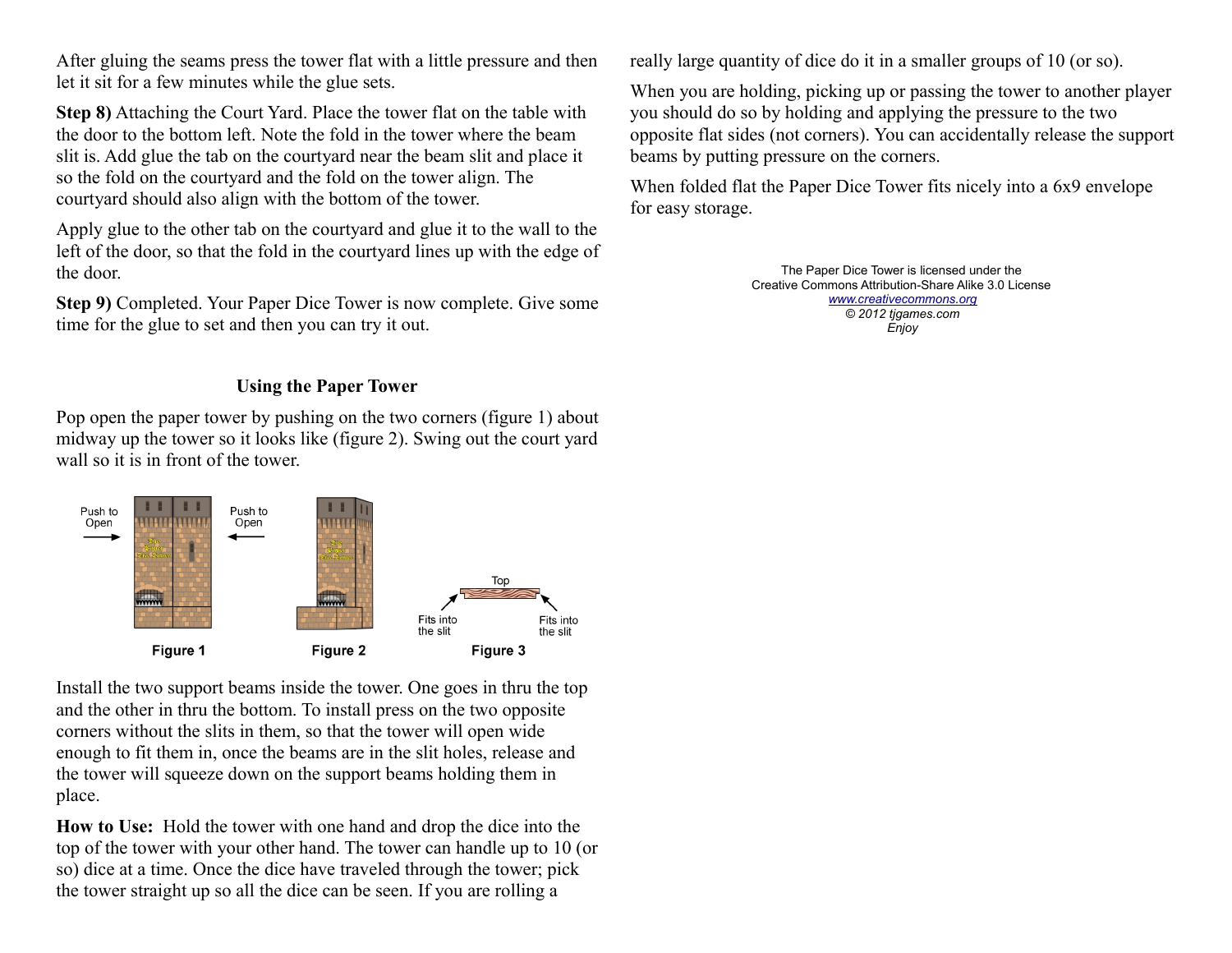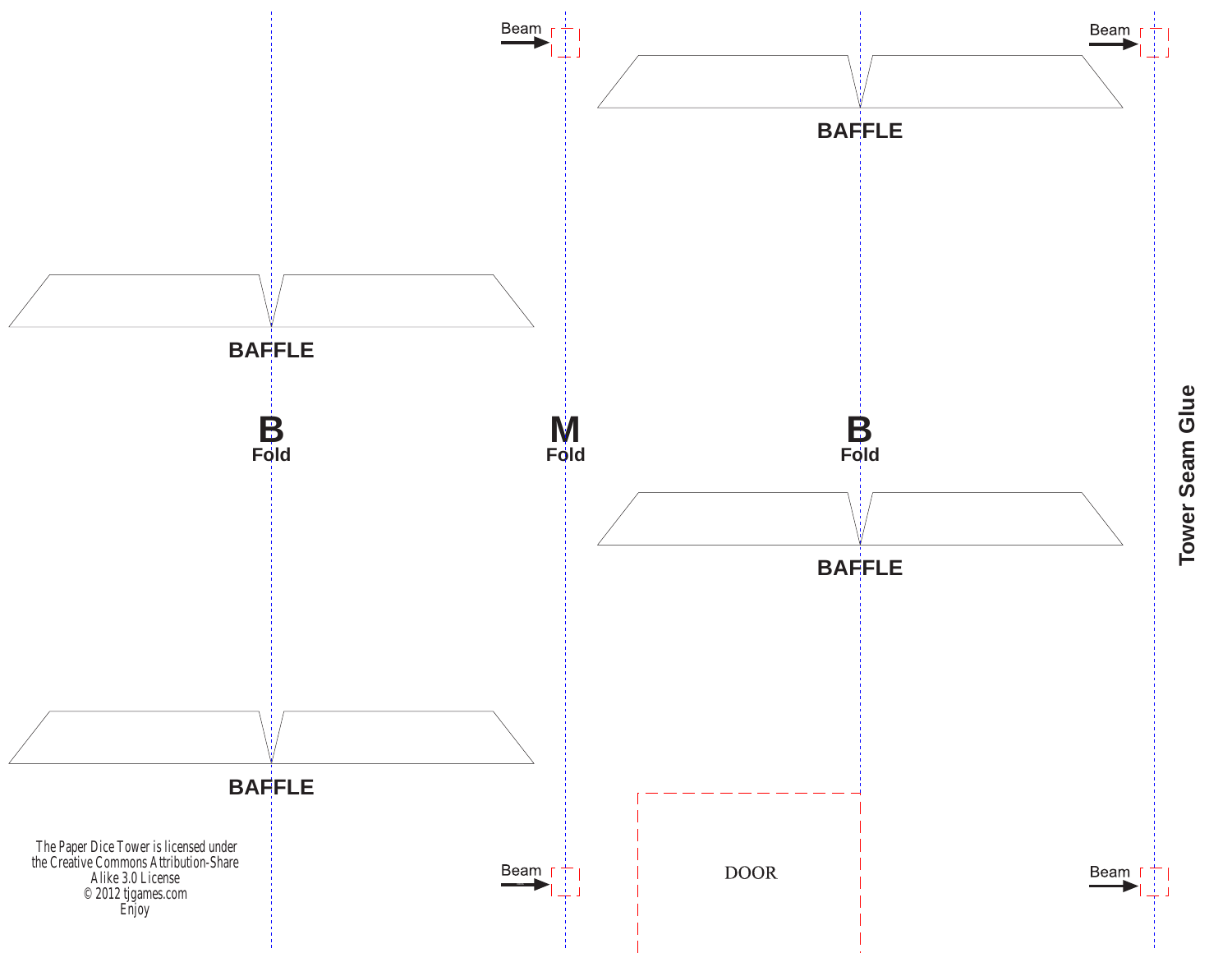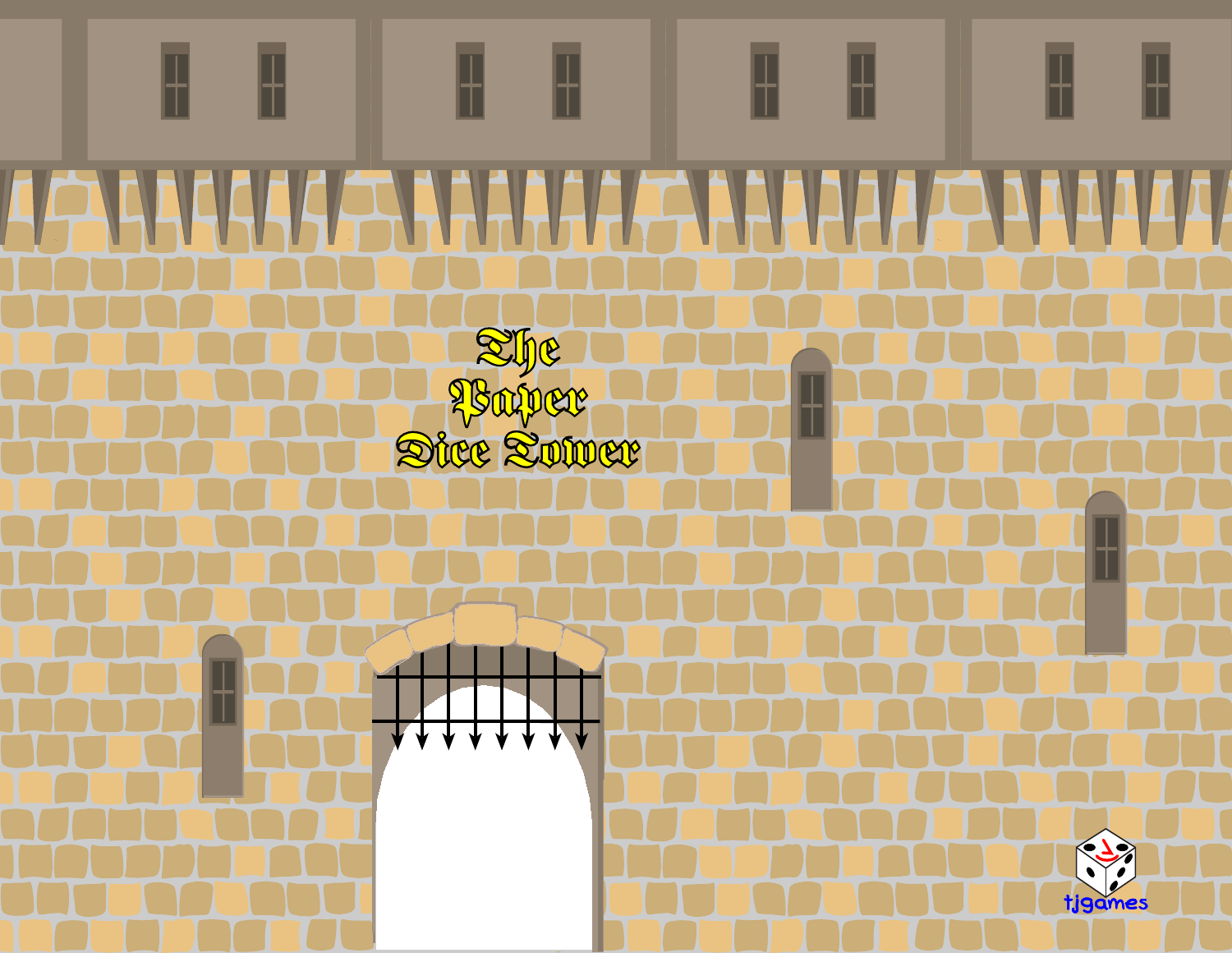

**Court Yard**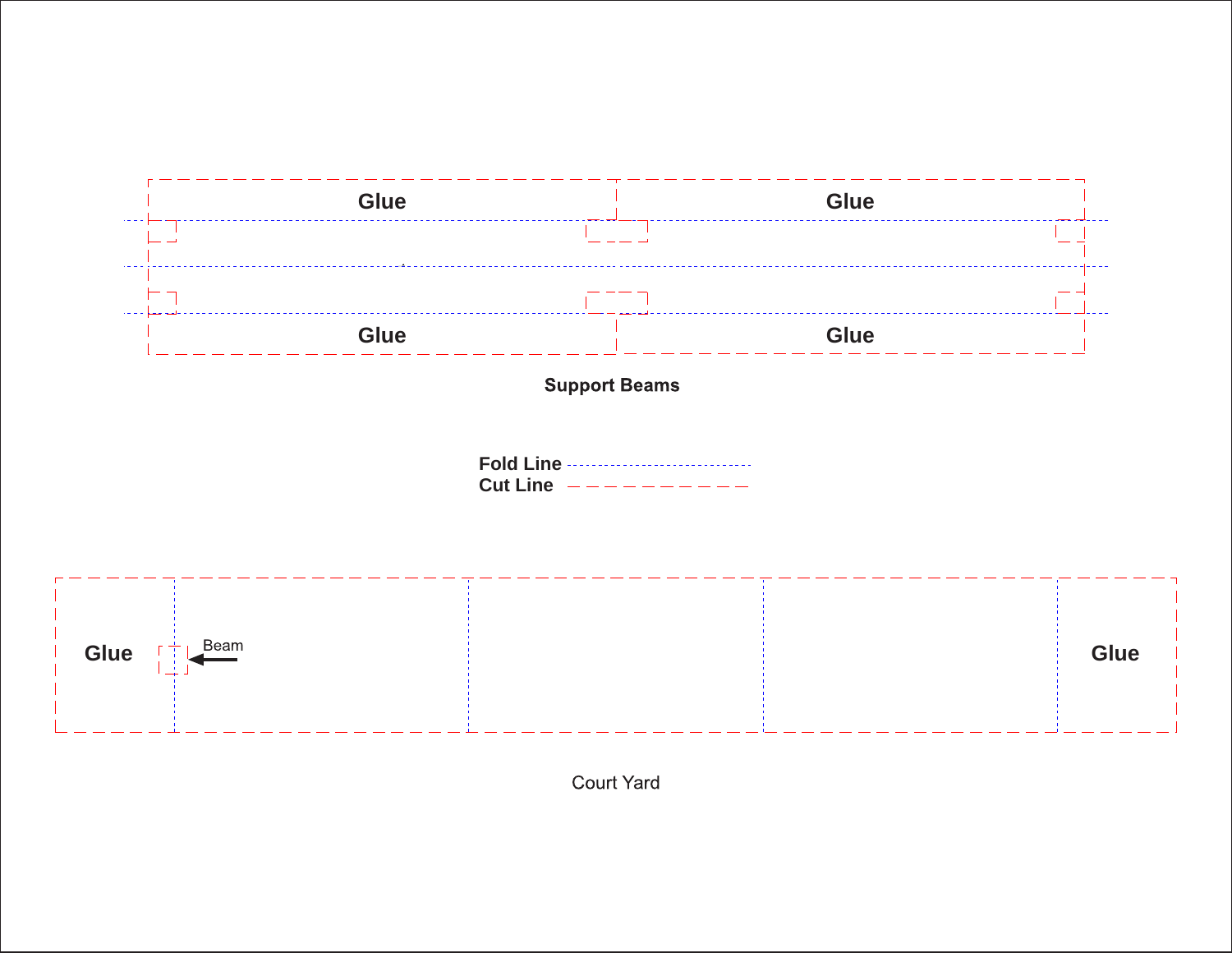